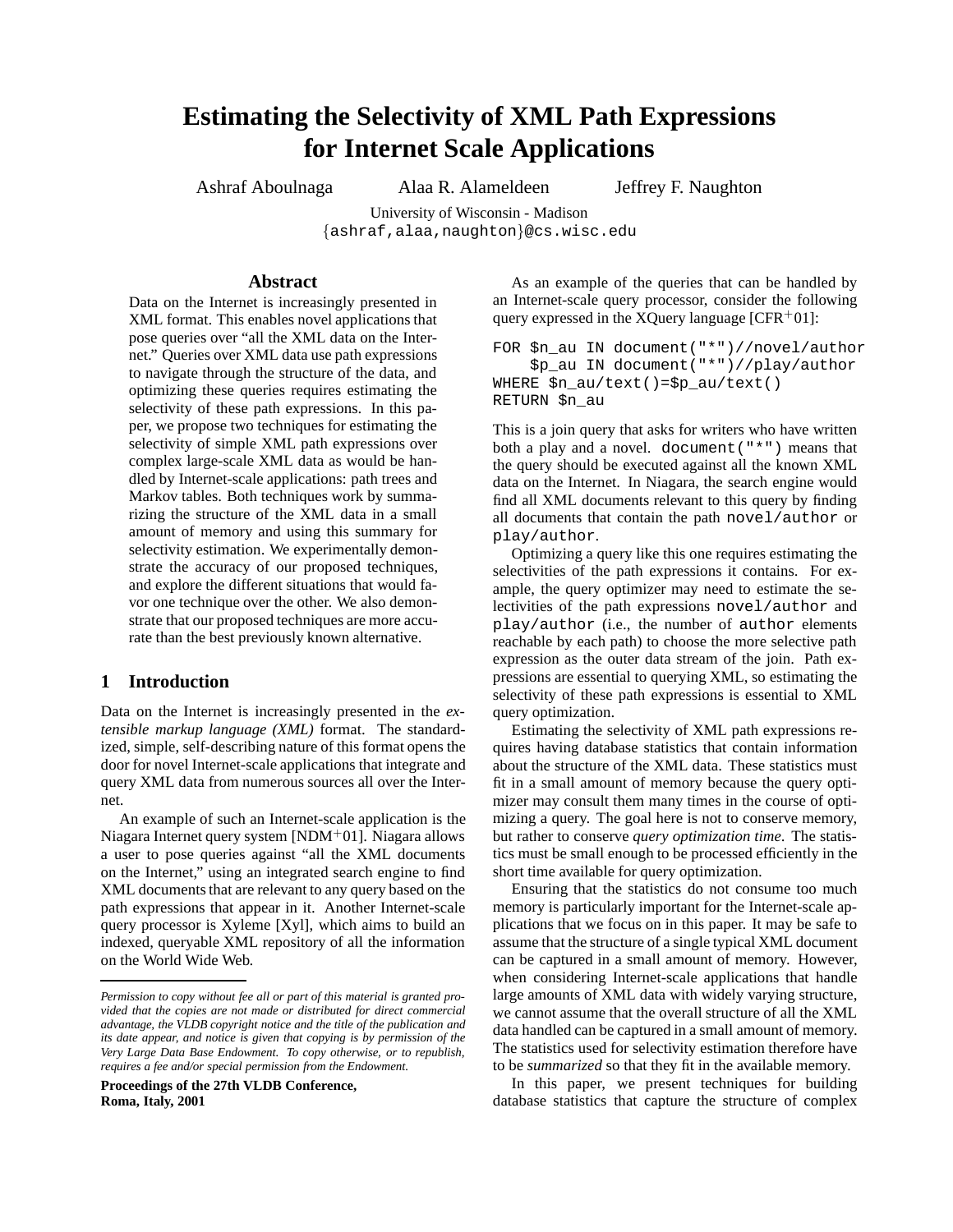XML data in a small amount of memory and for using these statistics to estimate the selectivity of XML path expressions. The focus of this paper is *simple path expressions*.

A simple path expression is a sequence of *tags* that represents a navigation through the tree structure of the XML data starting anywhere in the tree (not necessarily at the root). In abbreviated XPath syntax [CD99], which we use throughout the paper, a simple path expression of length *n* is expressed as  $//t_1/t_2/ \cdots/t_n$ . This path expression specifies finding a tag  $t_1$  anywhere in the document, and nested in it finding a tag  $t_2$ , and so on until we find a tag  $t_n$ . In this paper, we try to estimate the number of  $t_n$  elements reached by this navigation. Note that we assume an unordered model of XML and that we do not consider navigations based on IDREF attributes or on predicates on the attribute values.

We propose two techniques for capturing the structure of XML data for estimating the selectivity of path expressions. The first technique is to construct a tree representing the structure of the XML data, which we call the *path tree*. We then summarize this tree to ensure that it fits in the available memory by deleting low-frequency nodes and replacing them with nodes representing the information contained in the deleted nodes at a coarser granularity. The second technique is to store all paths in the data up to a certain length and their frequency of occurrence in a table of paths that we call the *Markov table*. We summarize the Markov table by deleting low-frequency paths, and we combine the paths of limited length in the Markov table to estimate the selectivity of longer paths.

The rest of this paper is organized as follows. Section 2 presents an overview of related work. Section 3 describes path trees. Section 4 describes Markov tables. Section 5 presents an experimental evaluation of the proposed techniques. Section 6 contains concluding remarks.

# **2 Related Work**

Estimating the selectivity of XML path expressions is related to estimating the selectivity of substring predicates, which has been addressed in several papers [KVI96, JNS99, JKNS99, CKKM00]. These papers all use variants of the *pruned suffix tree* data structure. A suffix tree is a trie that stores all the strings in a database and all their suffixes. A pruned suffix tree is a suffix tree in which nodes corresponding to low frequency strings are pruned so that the tree fits in the available memory.

The techniques in [JNS99] and [CKKM00] are the basis for techniques developed in  $\text{[CJK}^+01\text{]}$  for estimating the selectivity of *twig queries*. Like path expressions, twig queries specify a navigation through the structure of XML documents or other tree-structured data. Twig queries are more general than the simple path expressions we consider in this paper. They can specify navigations based on *branching* path expressions, and they can specify specific *data values* that must be found at the ends of the path expressions (rather than navigating based only on the structure of the XML data).

The techniques developed in  $[CIK<sup>+</sup>01]$  are the best previously known techniques that can be applied to the problem of estimating the selectivity of XML path expressions, even though they solve a more general problem. We restricted the data structures developed in  $[CIK<sup>+</sup>01]$  for twig queries to the simpler problem of estimating the selectivity of path expressions by storing the minimum amount of information needed for selectivity estimation and no information about data values or path branching. We found that our data structures were able to give more accurate selectivity estimates for this simpler but very common case. The techniques developed in  $[CJK^+01]$  are described in more detail in Section 5.1.

Estimating the selectivity of XML path expressions requires summarizing the structure of the XML data. This can be done using *DataGuides* [GW97] or *Tindexes* [MS99]. These methods construct graphs that represent structural summaries of the data. For tree-structured XML data, the graphs constructed by both methods are identical, and they have the same structure as our unsummarized path trees. However, the problem of summarizing these graphs if they do not fit in the available memory is not addressed in [GW97] or [MS99]. On the other hand, the techniques we develop in this paper can summarize path trees to fit in any amount of memory.

Summarizing DataGuides is addressed in [GW99]. In that paper, a DataGuide is summarized by finding common labels in the paths represented in it or similar sets of objects reachable by these paths. This summary is not suitable for selectivity estimation because the frequency of occurrence of the paths does not play a role in summarization. Also, no summarization is possible if all the labels are distinct, and no guarantees can be made on the size of the summarized data guide.

The query optimizer of the Lore semi-structured database system estimates the selectivity of XML path expressions by storing selectivity information for all paths in the database of length up to  $k$ , where  $k$  is a tuning parameter [MW99]. This approach is valid but not scalable because the memory required for storing all paths of length up to  $k$  grows as the database grows. The Markov table approach that we propose in this paper also builds a table of all paths in the database up to a certain length, but this table is summarized if it overgrows the available memory. We also provide a method of combining the paths of limited length stored in the Markov table to obtain accurate selectivity estimates for longer path expressions.

Path expressions are used in object-oriented databases. Some cost models for query optimization in object-oriented databases depend on the selectivity of path expressions, but no methods for accurately estimating this selectivity have been proposed. See, for example, [GGT96].

# **3 Path Trees**

In this section, we describe *path trees* that represent the structure of XML data and present techniques for summarizing these trees. We also describe using summarized path trees for selectivity estimation.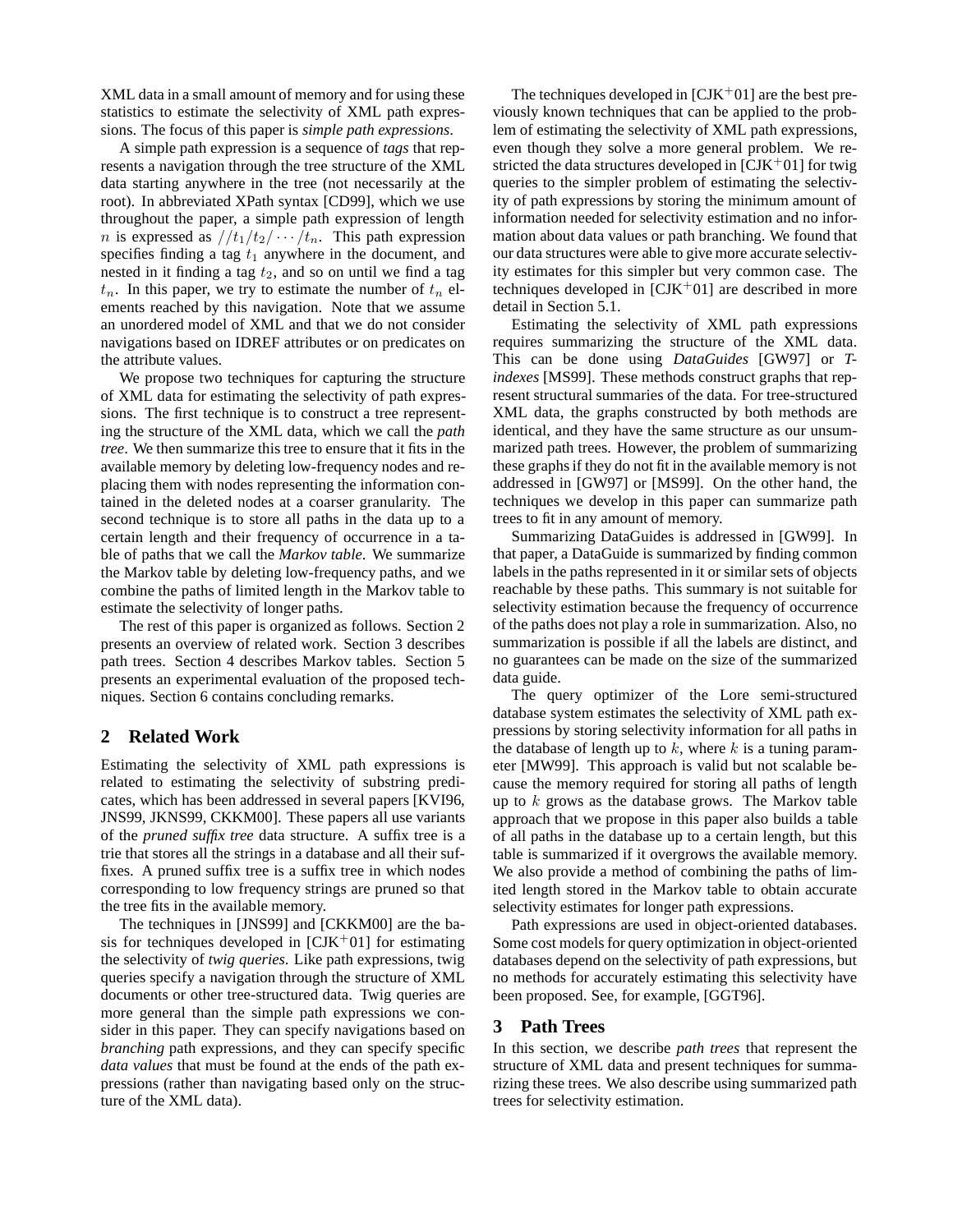

Figure 1: An XML document and its path tree

A path tree is a tree representing the structure of an XML document. Every node in the path tree represents a path starting from the root of the XML document. The root node of the path tree represents the root element of the document. A path tree node has a child node for every distinct tag name of an XML element directly nested in any of the elements reachable by the path it represents. Every path tree node is labeled with the *tag name* of the elements reachable by the path it represents and with the number of such elements, which we call the *frequency* of the node. Figure 1 presents an XML document and its path tree.

The path tree of an XML document can be constructed in one scan of the document using an event-based XML parser [SAX] and a stack that grows to the maximum nesting depth of the XML elements in the document. To construct a path tree for multiple XML documents, we create an artificial root node for all the XML data so that we can view it as a single tree.

A path tree contains all the information required for selectivity estimation. To estimate the selectivity of a query path expression, we scan the tree looking for all nodes with tags that match the first tag of the path expression. From every such node, we try to navigate down the tree following child pointers and matching tags in the path expression with tags in the path tree. This will lead us to a set of path tree nodes which all correspond to the query path expression. The selectivity of the query path expression is the total frequency of these nodes. This algorithm is  $O(n)$ , where  $n$  is the number of nodes in the path tree.

The problem with a path tree is that it may be larger than the available memory, so we need to summarize it. To summarize a path tree, we delete the nodes with the lowest frequencies from anywhere in the tree. We try to preserve some of the information represented in the deleted nodes at a coarser granularity by adding nodes to the path tree that represent groups of deleted nodes. These nodes that we add have the special tag name "∗", which stands for "any tag name", so we call them ∗*-nodes* ("star nodes"). Next, we present four methods of summarizing path trees that differ in the amount of information they try to preserve in the ∗-nodes.

#### **3.1 Sibling-**∗

In the first method for summarizing path trees, which we call *sibling-*∗, we repeatedly choose the path tree node with the lowest frequency and mark it for deletion<sup>1</sup>. Marking a

node for deletion does not reduce the size of the path tree. However, when we mark a node, A, for deletion, we check its siblings to see if they contain a node, B, that is either a ∗-node or a regular node that has been marked for deletion. If we find such a node, nodes A and B are *coalesced* into one ∗-node, which reduces the size of the path tree.

Each ∗-node represents multiple sibling nodes deleted from the path tree. The parent of a ∗-node is the parent of the deleted nodes it represents, and the children of these deleted nodes become children of the ∗-node. When a node, A, is coalesced with a ∗-node, the children of A become children of the ∗-node. Some of the children of A may have the same tag name as children of the ∗-node. Since these children are now siblings, the children with common tag names are coalesced, further reducing the size of the path tree. Coalescing the children of coalesced nodes is repeated recursively if needed.

Since both ∗-nodes and nodes with regular tags may be coalesced during summarization, all path tree nodes store the number of nodes in the original unsummarized path tree that they represent and the total frequency of these nodes. ∗-nodes always represent multiple nodes in the original path tree that have been deleted, while nodes with regular tags can represent either single nodes in the original path tree or multiple nodes with the same tag name that have been coalesced because their parents were coalesced.

During path tree summarization, we do not consider ∗ nodes as candidates for deletion. Coalesced nodes with regular tag names are deleted only if their *total* frequency is the lowest frequency in the path tree.

When the size of the path tree is reduced enough so that it fits in the available memory, we traverse the tree and compute for every ∗-node the average frequency of the multiple deleted nodes that it represents. This is the frequency that is used for selectivity estimation.

Nodes with regular tag names can represent multiple nodes in the original path tree if they are coalesced when their parents are coalesced. For such nodes, we do *not* always use the average frequency for selectivity estimation. We use the average frequency in some cases, but we use the total frequency in other cases. Thus, both the total frequency and the number of nodes represented have to be retained so that the average frequency can be computed when needed. Details are presented in the next section.

Figures 2 and 3 present a path tree of 12 nodes and its sibling-∗ summarization to 9 nodes. The nodes of this tree are marked for deletion in the order A, I, J, E, H, D, C, G. Sibling nodes that can be coalesced are identified when marking J, D, and G. Coalescing G and H allows us to coalesce the two K nodes, saving us an extra node. The summarized path tree retains both the total frequency of the K node and the number of nodes it represents.

The ∗-nodes in sibling-∗ summarization try to preserve the exact position of the deleted nodes in the original path tree. The cost of preserving this exact information is that we may need to delete up to  $2n$  nodes to reduce the size of the tree by  $n$  nodes.

<sup>&</sup>lt;sup>1</sup>This can be done in  $O(n \log n)$  using a priority queue.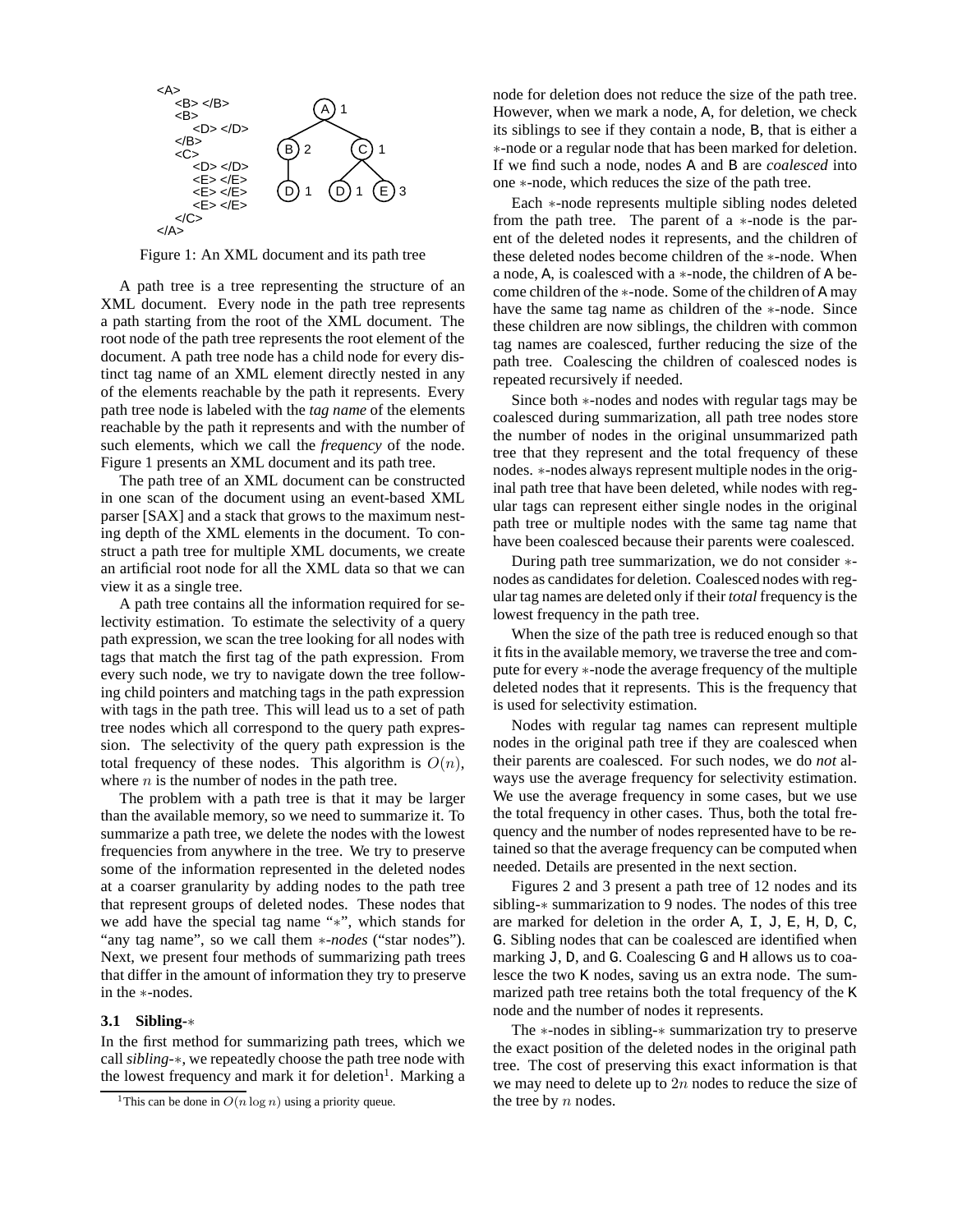

Figure 3: The sibling-∗ summarization of Figure 2

## **3.2 Selectivity Estimation**

To estimate the selectivity of a query path expression using a summarized path tree, we try to match the tags in the path expression with tags in the path tree to find all path tree nodes to which the path expression leads. The estimated selectivity is the total frequency of all these nodes. When we cannot match a tag in the path expression to a path tree node with a regular tag, we try to match it to a ∗-node that can take its place.

Tags in any position of the query path expression can be matched to ∗-nodes. For example, the path expression //A/B/C would match all of //A/ $\ast$ /C, //A/ $\ast$ / $\ast$ , and // $\ast$ /B/ $\ast$ . To find all the matches for a query path expression, we traverse the path tree looking for nodes whose tags match tags in any position of the path expression and start navigating from these nodes, matching with ∗-nodes when necessary. We allow matches with any number of ∗-nodes as long as they include at least one node with a regular tag name. We do not allow matches consisting entirely of ∗-nodes because there is not enough confidence in such a match.

When we match a tag from the query path expression with a ∗-node, we are making the assumption that this tag was present in the original path tree but was deleted and replaced with the ∗-node. We are essentially assuming that all query path expressions ask for paths that exist in the data, so we aggressively try to match them in the summarized path tree.

If a match of the query path expression in the path tree ends at a node, A, with a regular tag that represents multiple coalesced nodes of the original path tree, we check whether or not this match took us through a ∗-node. If the match took us through one or more ∗-nodes, node A contributes the *average* frequency of the nodes it represents to the estimated selectivity. A  $*$ -node encountered during the match represents multiple deleted nodes from the original path tree. We assume that if we were using the original



Figure 4: The level-∗ summarization of Figure 2

unsummarized path tree, the match would have taken us through only one of the nodes represented by the ∗-node and ended at only one of the nodes represented by node A, so node A contributes its average frequency. On the other hand, if the match in the summarized path tree did not take us through a ∗-node, then the match in the unsummarized path tree would have taken us to *all* the nodes represented by node A, so node A contributes the *total* frequency of the nodes it represents to the estimated selectivity. This explains why nodes with regular tags that represent multiple coalesced nodes of the original path tree need to retain both the total frequency and the number of nodes they represent.

#### **3.3 Level-**∗

The second method for summarizing path trees, which we call *level-*∗, has a ∗-node for every level of the path tree representing all deleted nodes at this level. As before, we delete the lowest frequency path tree nodes. All nodes deleted at any given level of the path tree are coalesced into the ∗-node for this level. The parents of these nodes become parents of the ∗-node and the children of these nodes become children of the ∗-node. This means that the path tree can become a *dag*. However, we can still us the same selectivity estimation algorithm as for sibling-∗. As in sibling-∗, when the children of a deleted node are added to the children of the corresponding ∗-node, any nodes that become siblings that have the same tag must be coalesced. Figure 4 shows the level-∗ summarization of the path tree in Figure 2 to 9 nodes.

The ∗-nodes in level-∗ summarization preserve only the level in the path tree of the deleted nodes, not their exact position as in sibling-∗. Hence, level-∗ usually deletes fewer nodes than sibling-∗ to reduce the size of the tree by the same amount. To reduce the size of a path tree by  $n$  nodes, level- $*$  needs to delete fewer than  $n + l$  nodes, where l is the number of levels in the tree.

## **3.4 Global-**∗

The third method for summarizing path trees is the *global-* ∗ method, in which a single ∗-node represents all lowfrequency nodes deleted from anywhere in the path tree. The parents of the deleted nodes become parents of the ∗ node and their children become children of the ∗-node, so the path tree can become a *cyclic graph* with cycles involving the global ∗-node. Nevertheless, we can still use the same selectivity estimation algorithm as for sibling-∗ and level-∗. Figure 5 shows the global-∗ summarization of the path tree in Figure 2 to 9 nodes.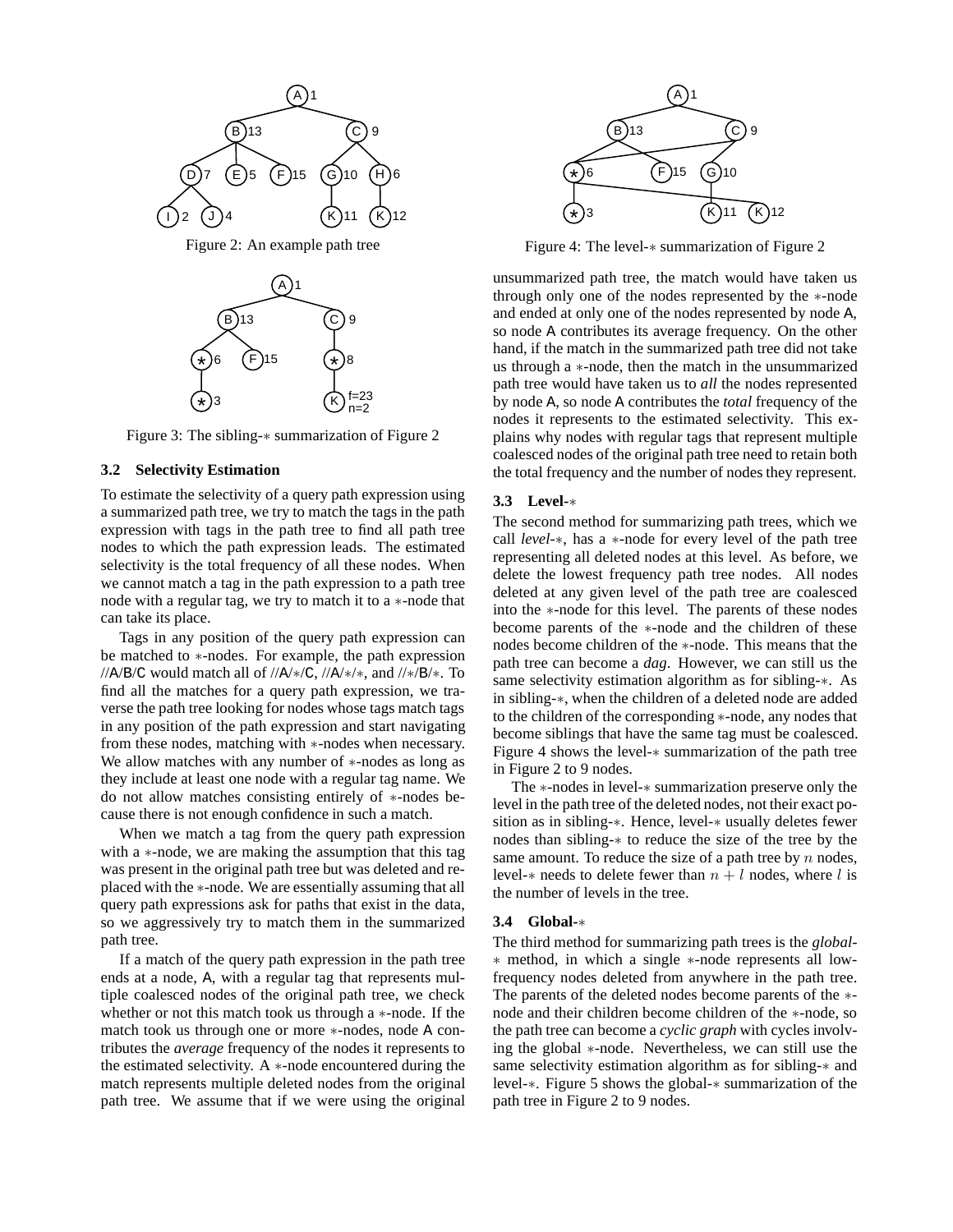

Figure 5: The global-∗ summarization of Figure 2

Global-∗ preserves less information about the deleted nodes than sibling-∗ or level-∗, so it has to delete fewer nodes. To reduce the size of a path tree by  $n$  nodes, global- $*$  deletes  $n + 1$  nodes.

#### **3.5 No-**∗

The final path tree summarization method, which we call *no-*∗, does not rely on ∗-nodes at all to represent deleted nodes. In the no-∗ method, low-frequency nodes are simply deleted and not replaced with ∗-nodes. The path tree can become a *forest* with many roots. To reduce the size of a path tree by n nodes, no- $*$  deletes exactly n nodes. This is only one node less than global-∗.

The fundamental difference between no-∗ and the methods that use ∗-nodes is the effect of the absence of ∗-nodes on selectivity estimation. When matching a query path expression in a path tree summarized with no-∗, if any tag in the path expression is not found, we assume that the entire path expression does not exist. No-∗ conservatively assumes that nodes that do not exist in the summarized path tree did not exist in the original path tree. Methods that use ∗-nodes, on the other hand, aggressively assume whenever possible that nodes that do not exist in the summarized path tree *did* exist in the original path tree but were deleted and replaced with ∗-nodes. The characteristics of the query workload determine which of these two assumptions is more accurate.

## **4 Markov Tables**

In this section, we describe a different method of representing the structure of XML data for selectivity estimation.

We construct a table of all the distinct paths in the data of length up to  $m$  and their frequency, where  $m$  is a parameter  $> 2$ . The table provides selectivity estimates for all path expressions of length up to  $m$ . To estimate the selectivity of longer path expressions, we combine several paths of length  $m$  using the formula

$$
f(t_1/t_2/\cdots/t_n) = f(t_1/t_2/\cdots/t_m) \times
$$

$$
\prod_{i=1}^{n-m} \frac{f(t_{1+i}/t_{2+i}/\cdots/t_{m+i})}{f(t_{1+i}/t_{2+i}/\cdots/t_{m+i-1})}
$$
 (1)

where  $f(t_1/t_2/\cdots/t_n)$  is the frequency of the path  $t_1/t_2/\cdots/t_n$ .  $f(t_1/t_2/\cdots/t_k)$  for any  $k \leq m$  is obtained by a lookup in the table of paths<sup>2</sup>.



Figure 6: A path tree and the corresponding Markov table

For example, if  $m = 3$  and the query path expression is //A/B/C/D, the formula used would be:

$$
f(A/B/C/D) = f(A/B/C)\frac{f(B/C/D)}{f(B/C)}
$$

The fraction  $f(B/C/D)/f(B/C)$  can be interpreted as the average number of D elements contained in all B/C paths.

In this approach, we are assuming that a tag in any path in the XML data depends only on the  $m-1$  tags preceding it. We are, in effect, modeling the paths in the XML data as a Markov process of order  $m - 1$ , so we call the table of paths that we use the *Markov table*. The "short memory" assumption made in this approach is very intuitive, and we expect it to hold for most XML data, even for  $m = 2$  or 3. This assumption is also used for selectivity estimation in [JNS99] and [CJK<sup>+</sup>01]. Figure 6 presents a path tree and its corresponding Markov table for  $m = 2$ .

Markov tables represent an accurate approximation of the structure of the XML data based on the short memory assumption, but they may not fit in the available memory. As we did for path trees, we summarize Markov tables by deleting low-frequency paths.

Low-frequency paths of length 1 or 2 that are deleted from the Markov table are replaced with special ∗*-paths* ("star paths") that preserve some of the information lost by deletion. These ∗-paths are very similar to the ∗-nodes used in path tree summarization. Low-frequency paths of length greater than 2 (for  $m > 2$ ) are discarded and not replaced with ∗-paths. If estimating the selectivity of a query path expression using Equation 1 involves looking up a path of length  $> 2$  that is not found in the Markov table, we switch to using Equation 1 with paths of length 1 and 2 (i.e., with  $m = 2$ ). This corresponds to using a Markov process of order 1.

Next, we describe three methods of summarizing Markov tables that differ in the way they use ∗-paths to handle deleted paths of length 1 and 2. For all these methods, deleted paths of length greater than 2 are discarded and not replaced with ∗-paths.

#### **4.1 Suffix-**∗

The first method for summarizing Markov tables, which we call *suffix-*∗, has two special ∗-paths: a path, ∗, representing all deleted paths of length 1, and a path, ∗/∗, representing all deleted paths of length 2. When deleting a low-frequency path of length 1, it is added to the path ∗.

<sup>&</sup>lt;sup>2</sup>This can be done in  $O(1)$  by using a hash table.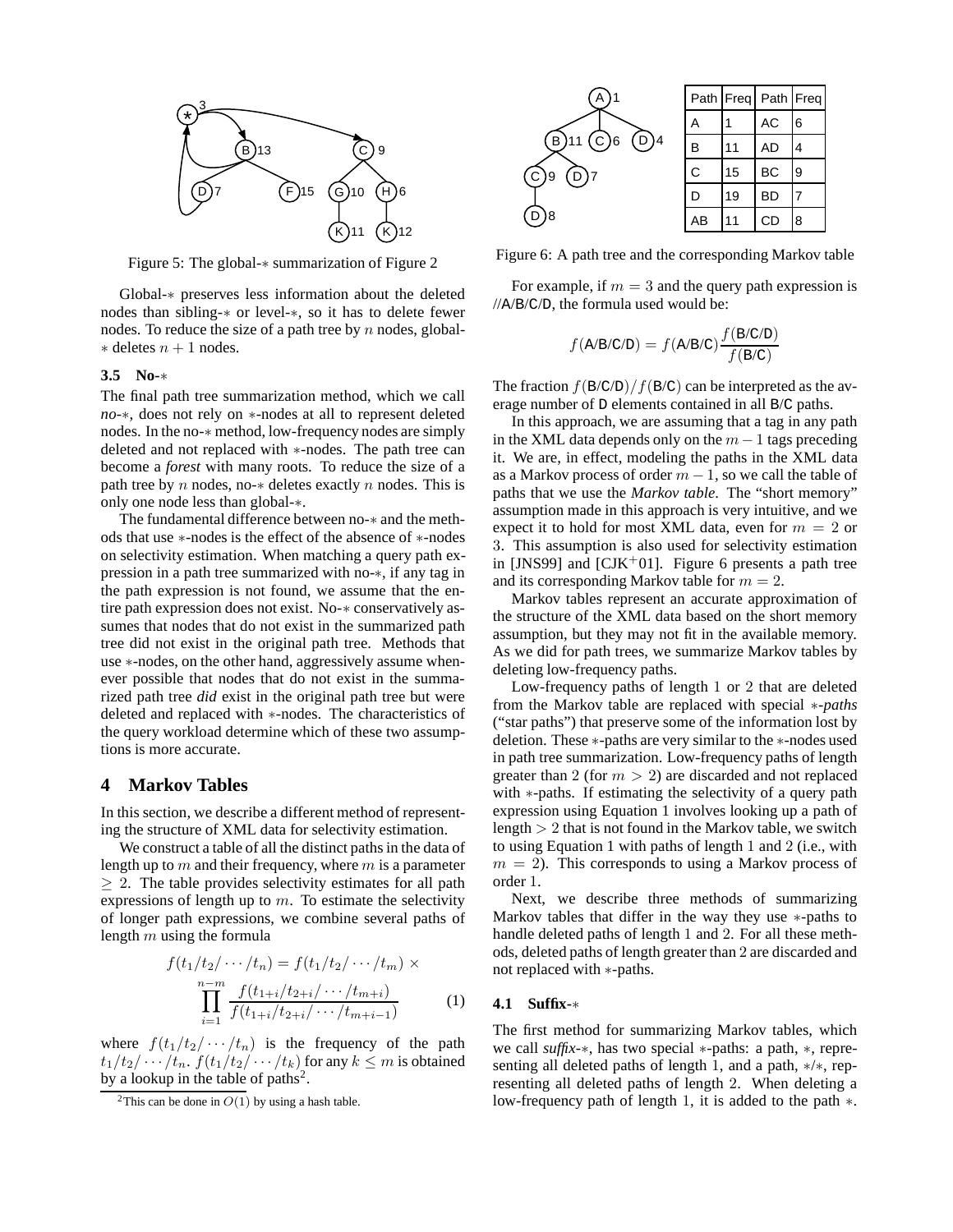When deleting a low-frequency path of length 2, we do *not* add it to the path ∗/∗ right away.

We keep a set of deleted paths of length 2,  $S_D$ . When we delete a path of length 2, say A/B, we look for any path in the set  $S_D$  that starts with the same tag as the path being deleted, in this case A. If no such path is found, we remove the path being deleted, A/B, from the Markov table and add it to  $S_D$ . If we find such a path in  $S_D$ , say A/C, we remove A/B from the Markov table, remove A/C from  $S_D$ , and add a new path A/∗ that represents these two paths to the Markov table.

A/∗ represents all deleted paths that start with the tag A. We call the path A/∗ a "suffix-∗" path. When we delete a path of length 2, before we check the set  $S_D$ , we check the Markov table to see if there is a suffix-∗ path that has the same starting tag as the path being deleted. If we find such a path, the path being deleted is combined with it. In our example, if we delete A/D, we would combine it with A/∗.

Suffix-∗ paths in the Markov table are considered for deletion based on the *total* frequency of the deleted paths that they represent. When a suffix-∗ path is deleted, it is added to the path ∗/∗.

In our example, paths A/B and A/C individually qualify for deletion because of their low frequency. Their total frequency when they are combined into A/∗ may be high enough to prevent them from being deleted. If at some point during summarization the total frequency of A/∗ is the lowest frequency in the Markov table, it is deleted and added to the path ∗/∗.

This summarization algorithm is a greedy algorithm that may miss opportunities for combining paths. However, it is simple and practical, and it achieves good results.

At the end of summarization, paths still remaining in  $S_D$ are added to the path ∗/∗, and the average frequencies of all ∗-paths are computed. When selectivity estimation uses a ∗-path, it uses the average frequency of all deleted paths represented by this ∗-path.

To estimate the selectivity of a query path expression, we try to use Equation 1 with the maximum  $m$  in the Markov table. If any of the required paths is not found in the table, we switch to using Equation 1 with  $m = 2$  for the entire path expression. In this case, if a required path of length 1 is not found, we use the frequency of the path ∗. If a required path of length 2, say A/B, is not found, we look for a path A/∗. If we find it, we use its frequency. Otherwise we use the frequency of the path ∗/∗. If all the paths used for estimation are ∗-paths, we estimate the selectivity of the query path expression to be zero, because we consider that there is not enough confidence in the result of Equation 1 in this case.

## **4.2 Global-**∗

The second method for summarizing Markov tables, which we call *global-*∗, has only two ∗-paths: a path, ∗, representing all deleted paths of length 1, and a path, ∗/∗, representing all deleted paths of length 2. When deleting a lowfrequency path of length 1 or 2, it is immediately added to the appropriate ∗-path. Selectivity estimation is the same as for suffix-∗. Global-∗ does not preserve as much information about deleted paths as suffix-∗, but it may delete fewer paths to summarize the Markov table.

## **4.3 No-**∗

The final method for summarizing Markov tables, which we call *no-*∗, does not use ∗-paths. Low-frequency paths are simply discarded.

When using Equation 1 for selectivity estimation using a Markov table summarized with no-∗, if any of the required paths for  $m = 2$  is not found, we estimate a selectivity of zero. No-∗ for Markov tables is similar to no-∗ for path trees. It conservatively assumes that paths that do not exist in the summarized Markov table did not exist in the original Markov table.

# **5 Experimental Evaluation**

In this section, we present an experimental evaluation of our proposed techniques using real and synthetic data sets. We determine the best summarization methods for path trees and Markov tables and the conditions under which each technique wins over the other. We also compare our proposed techniques to the best known alternative: the pruned suffix trees of [ $CJK^+01$ ].

#### **5.1 Estimation Using Pruned Suffix Trees**

To estimate the selectivity of path expressions and the more general twig queries,  $[CIK<sup>+</sup>01]$  proposes building a trie that represents all the path expressions in the data. For every root-to-leaf path in the data, the path and all its suffixes are stored in the trie. Every possible path expression in the data is therefore represented by a trie node. Every trie node contains the total number of times that the path it represents appears in the data. To prune the trie so that it fits in the available memory, the low-frequency nodes are deleted. To avoid deleting internal trie nodes without deleting their descendants, pruning is done based on the total frequency of the node and all its descendants.

To estimate the selectivity of a query path expression, the *maximal (i.e., longest) sub-paths* of this path expression that appear in the trie are determined, and their frequencies are combined in a way that is very similar to the way we combine frequencies in our Markov table technique.

In  $[CIK+01]$ , every node of the trie stores a hash signature of the set of nodes that the path expression it represents is rooted at. These hash signatures are used to combine the selectivities of multiple paths to estimate the selectivity of branching path expressions, or *twig queries*. Since we do not consider branching path expressions, we do not store hash signatures in the nodes of the trie that we use in our experiments. The trie with set hash signatures is referred to in [CJK<sup>+</sup>01] as a *correlated suffix tree*. In this paper, we refer to the trie that does not include set hash signatures as the *pruned suffix tree*.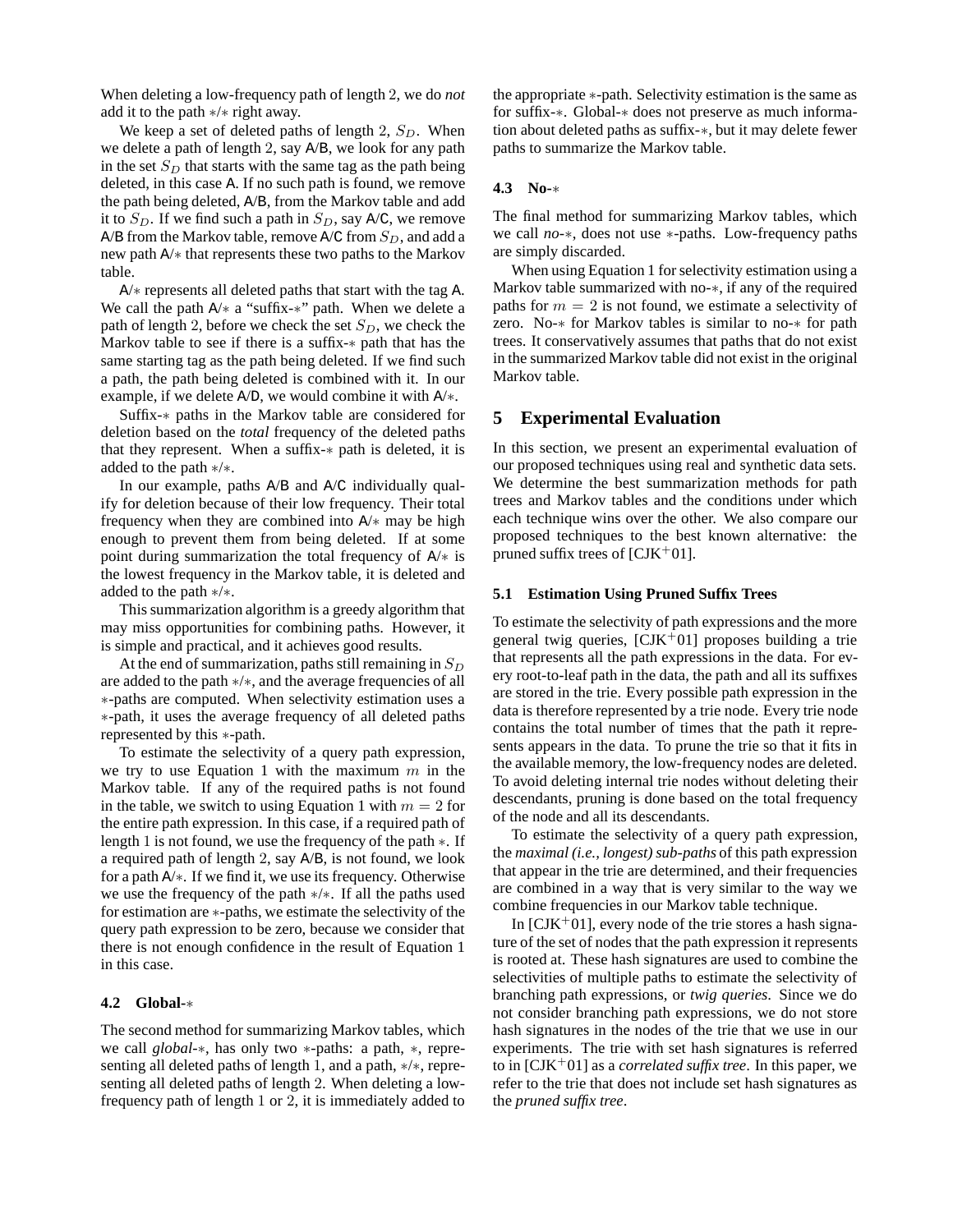Note that Markov tables bear some similarity to pruned suffix trees. A key difference between these two techniques is that Markov tables only store paths of length up to  $m$ while pruned suffix trees store paths that may be of any length and that may contain tags that are not needed due to the "short memory" property. Furthermore, the summarization methods for Markov tables are very different from the summarization method for pruned suffix trees.

## **5.2 Data Sets**

We present the results of experiments on one synthetic and one real data set. The synthetic data set has 1,000,000 XML elements. Its unsummarized path tree has 3197 nodes and 6 levels, requiring 38KB. The unsummarized Markov tables for  $m = 2$  and 3 require 60KB and 110KB, respectively. The frequencies of the path tree nodes follow a Zipfian distribution with skew parameter  $z = 1$ . The Zipfian frequencies are assigned in ascending order to the path tree nodes in breadth first order (i.e., the root node has the lowest frequency and the rightmost leaf node has the highest frequency). 50% of the internal nodes of this path tree have repeated tag names, which introduces "Markovian memory" in the data. For example, if two internal nodes of the path tree have tag name A, and only one of these nodes has a child node B, then if we are at a node A, whether or not this node has a child B will depend on *which* A node this is, which in turn depends on how we got to this node from the root node. More details about our synthetic data generation process can be found in [ANZ01].

The real data set is the DBLP bibliography database, which has 1,399,765 XML elements. Its unsummarized path tree has 5883 nodes and 6 levels, requiring 69KB. The unsummarized Markov tables for  $m = 2$  and 3 require 20KB and 98KB, respectively.

#### **5.3 Query Workloads**

We present results for two workloads for every data set. Each workload consists of 1000 query path expressions having a random number of tags between 1 and 4.

The query path expressions in the first workload, which we call the *random paths* workload, consist of paths that are chosen at random from the path tree of the data set. Thus, all queries have non-zero result sizes. This workload models a user who knows the structure of the data well, and so asks for paths that exist in the data.

The query path expressions in the second workload, which we call the *random tags* workload, consist of random concatenations of the tags that appear in the data set. In this workload, most query path expressions of length 2 or more have a result size of zero. This workload models a user who knows very little about the structure of the data.

The average result sizes of the random paths and random tags workloads on the synthetic data set are 491 and 71, respectively. For the DBLP data set, the average result sizes of the random paths and random tags workloads are 36,060 and 343, respectively.

## **5.4 Performance Evaluation Method**

We present the performance of the different selectivity estimation techniques in terms of their *average absolute error* for all queries in the workload. The conclusions from the relative error are the same, but the relative error is not defined for many queries in the random tags workloads because their actual result size is 0.

For a given data set and query workload, we vary the available memory for the different selectivity estimation techniques from 5KB to 50KB and present the average absolute error for the 1000 queries in the workload for each technique at each memory setting.

In all the data structures used for estimation, tag names are not stored as character strings. Instead, we hash the tag names and store their hash values. This conserves memory because a tag requires one integer of storage regardless of its length.

#### **5.5 Summarizing Path Trees**

In this section, we illustrate the best summarization methods for path trees. Figures 7(a) and (b) present the average absolute error in selectivity estimation using path trees summarized in different ways for the random paths and random tags workloads on the synthetic data set, respectively.

Figure 7(a) shows that, for the random paths workload, all summarization methods that use ∗-nodes have similar performance, and they are all better than the no-∗ method. The methods using ∗-nodes are better than no-∗ because the query path expressions ask for paths that exist in the data, so the aggressive assumption that these methods make about nodes not in the summarized path tree are mostly valid and result in higher accuracy. Since all methods using ∗-nodes have similar performance, we conclude that the more detailed information maintained by the more complex sibling-∗ and level-∗ methods does not translate into higher estimation accuracy. Hence, for workloads that ask for paths that exist in the data, global-∗ is the best path tree summarization method.

The situation is different for the random tags workload in Figure 7(b). Since query path expressions in the random tags workload ask for paths that mostly do not exist in the data, the correct thing to do when we are unable to match the entire query path expression with nodes in the path tree is to estimate a selectivity of zero. This is what no-∗ does. The methods that use ∗-nodes are misleading in this case because they allow us to match tags in the query path expression with ∗-nodes in the path tree even when the query path expression does not exist in the data. This results in significantly less accuracy than no-∗. Hence, for workloads that ask for paths that do not exist in the data, no-∗ is the best path tree summarization method.

## **5.6 Summarizing Markov Tables**

In this section, we illustrate the best summarization methods for Markov tables. For all data sets and query workloads, we observe that unsummarized Markov tables with  $m = 3$  are very accurate, so we only evaluate the performance of summarized Markov tables with  $m = 2$  and 3,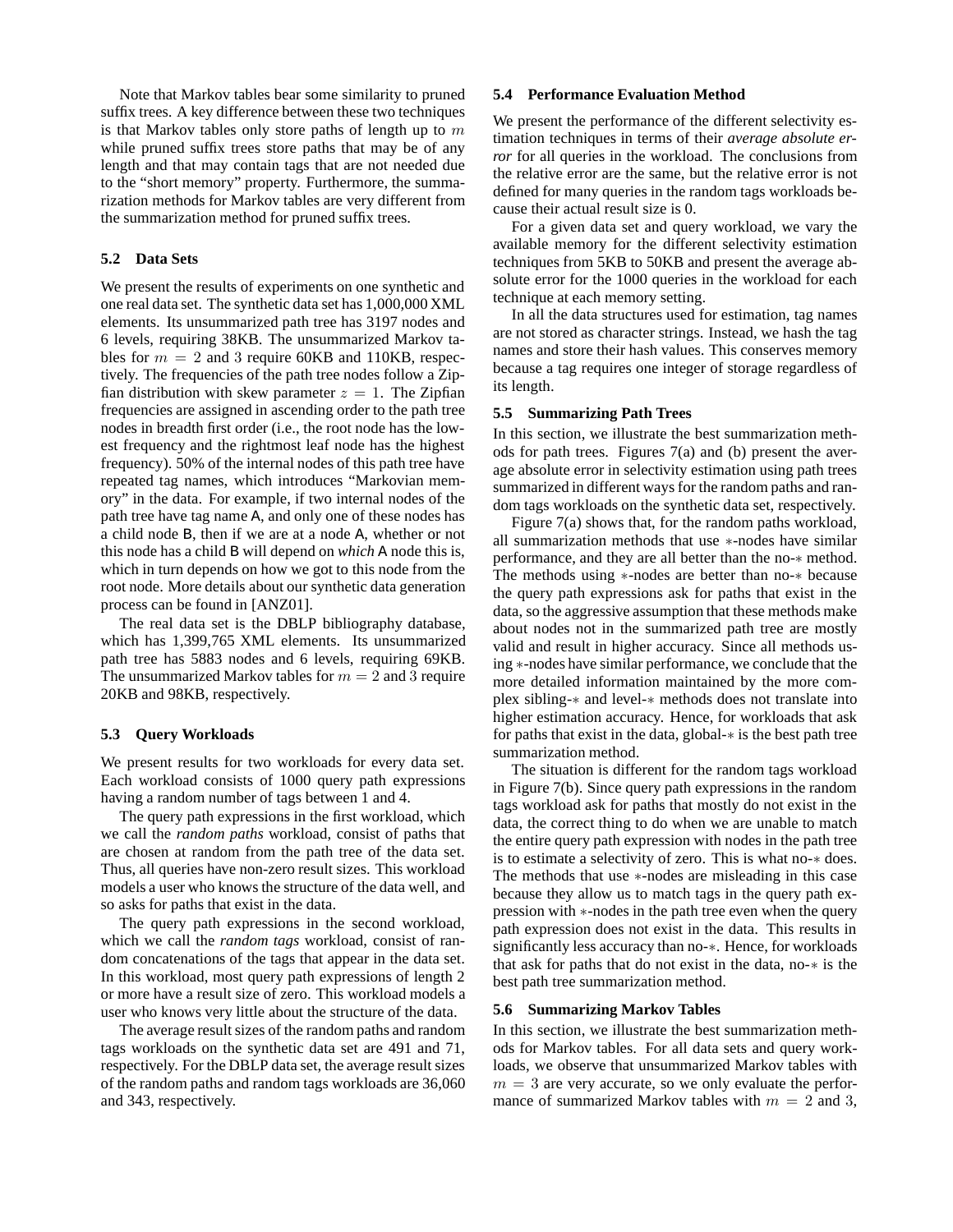

Figure 7: Path tree summarization, synthetic data set, (a) random paths and (b) random tags

but not with  $m > 3$ . In general, the practical values of m are 2 and 3.

Figures 8(a) and (b) present the estimation accuracy using Markov tables summarized in different ways for the random paths and random tags workloads on the synthetic data set, respectively.

Figure 8(a) shows that, for the random paths workload, suffix-∗ summarization is best. Unlike for path trees, the summarization method that preserves the most information about deleted paths works best for Markov tables.  $m = 2$ and  $m = 3$  have similar performance, so the conclusion is to use the simpler  $m = 2$ . Thus, the best Markov table approach for workloads that ask for paths that exist in the data is to use  $m = 2$  and suffix- $*$  summarization.

Figure 8(b) shows that, for the random tags workload,  $m = 2$  and global- $*$  or no- $*$  summarization are the best methods. No-∗ works well for the same reason that it works well in path tree summarization for the random tags workload. Global-∗ is similar in performance to no-∗ because many of the query path expressions that ask for paths that do not exist in the data get matched entirely with the paths ∗ and ∗/∗, so they have an estimated selectivity of zero, which is correct. The best Markov table approach for workloads that ask for paths that do not exist in the data is, therefore, to use  $m = 2$  and the simpler no- $*$  summarization.

#### **5.7 Estimation Accuracy**

In this section, we compare the best techniques for path trees and Markov tables as identified in the previous sections. We also compare these techniques to the pruned suffix tree approach.

Figure 9(a) presents the selectivity estimation errors for the random paths workload on the synthetic data set using path trees summarized with global-∗, Markov tables with  $m = 2$  summarized with suffix-\*, and pruned suffix trees. Figure 9(b) presents the selectivity estimation errors for the random tags workload on the synthetic data set using path trees summarized with no-∗, Markov tables with  $m = 2$  summarized with no- $\ast$ , and pruned suffix trees. Figures 10(a) and (b) present the same information for the DBLP data set.

For the synthetic data set, path trees are the most accurate technique, and both path trees and Markov tables are more accurate than pruned suffix trees. For the DBLP data set, Markov tables are the most accurate technique, and they are much more accurate than pruned suffix trees. Path trees, on the other hand, are the least accurate technique for the DBLP data set. Their estimation error, which is too high to show in Figure 10, is usually greater than 100.

The DBLP data set represents bibliography information for many different conferences and journals. Each conference or journal is a different sub-tree of the path tree, but the structure of the data within each of these sub-trees is the same for any conference or journal. Path tree summarization cannot compactly represent the common structure of these sub-trees. On the other hand, Markov tables, and to a lesser extent pruned suffix trees, can effectively capture this common structure. For example, note that each bibliography entry in every conference or journal in the DBLP data set has one or more author elements. In the path tree, there will be an author node in the sub-tree corresponding to every conference or journal. Some of these nodes will have to be deleted during tree summarization resulting in a loss of accuracy. In the Markov table, on the other hand, there will only be one author path for all the author nodes in the path tree.

Thus, if the data has many common sub-structures, Markov tables should be used. If the data does not have many common sub-structures, path trees should be used. Choosing the appropriate selectivity estimation technique always results in higher accuracy than using pruned suffix trees.

# **6 Conclusions**

The proliferation of XML on the Internet will enable novel applications that query "all the data on the Internet." The queries posed by these applications will involve path expressions, and optimizing these queries will require estimating the selectivity of these path expressions. In this paper, we presented two techniques for summarizing the structure of large-scale XML data in a small amount of memory for estimating the selectivity of XML path expressions: path trees and Markov tables.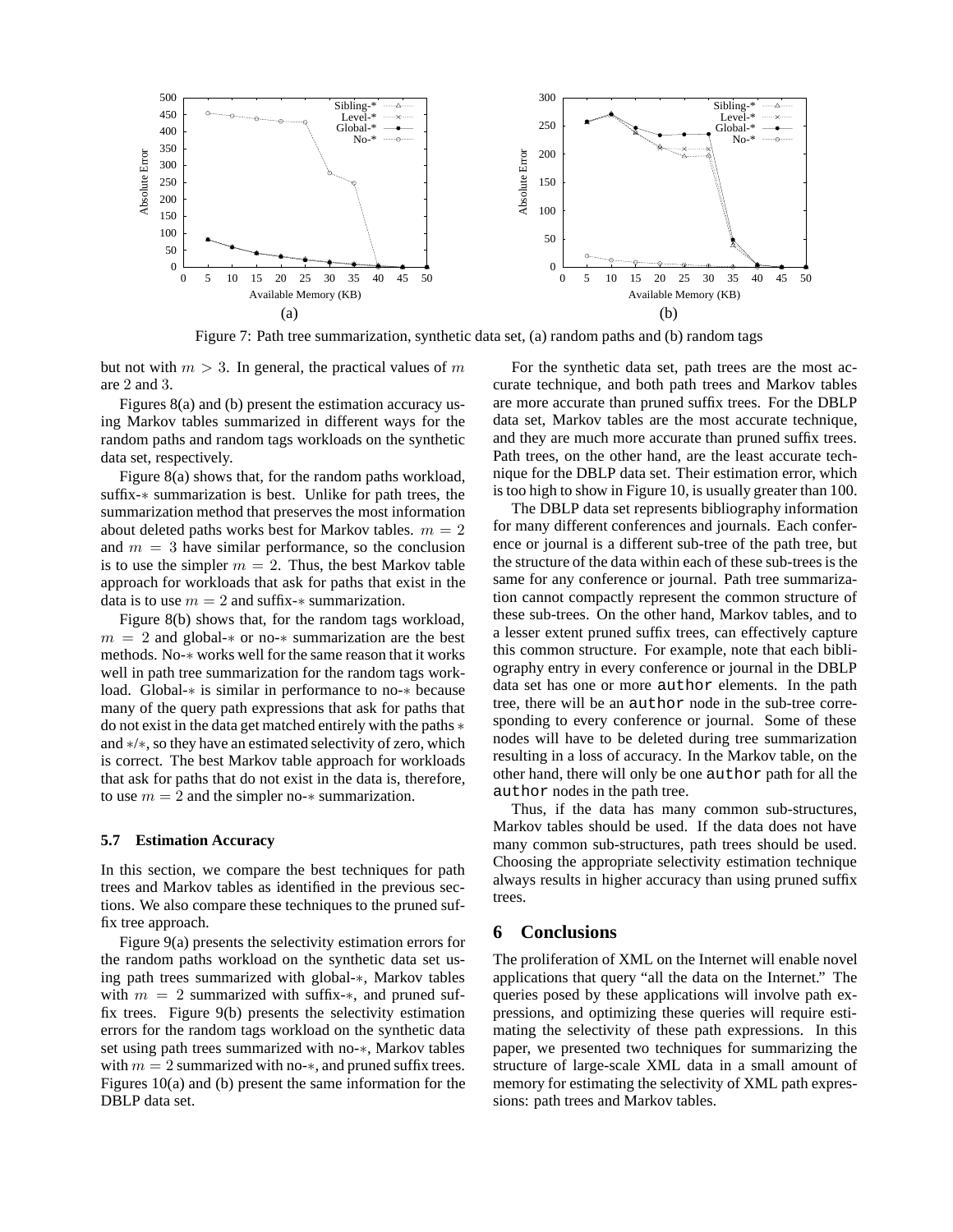

Figure 8: Markov table summarization, synthetic data set, (a) random paths and (b) random tags



Figure 9: Estimation accuracy, synthetic data set, (a) random paths and (b) random tags

The correct selectivity estimation technique to use depends on the XML data whose structure is being summarized. If the data has a lot of common structures, Markov tables with  $m = 2$  should be used. If the data does not have such common structures, path trees should be used.

The best way to summarize path trees and Markov tables depends on the characteristics of the query workload. If the query path expressions ask for paths that exist in the data, then the aggressive global-∗ and suffix-∗ techniques should be used for summarizing path trees and Markov tables, respectively. If the query path expressions ask for paths that do not exist in the data, then the conservative no-∗ technique should be used for both path trees and Markov tables.

The correct choice from our techniques always results in higher selectivity estimation accuracy than pruned suffix trees [ $CJK^+01$ ], the best previously known alternative. The techniques in  $[CIK^+01]$  solve a more general problem, so their full power is not evident in the comparison with our proposed techniques that solve a simpler problem. It is still an open question whether XML query optimizers will require selectivity information about simple path expressions, in which case our proposed techniques would be better, or about more complex path expressions involving branches and values, in which case the techniques in  $\text{[CJK}^+01]$  would be better. Answering this question is a possible area for future work.

At this time, we cannot conclusively determine the typical characteristics of XML data that will be available on the Internet, so we cannot recommend an overall best technique for selectivity estimation. However, if we were to make an educated guess, we would say that things like standard DTDs and schema libraries will result in a lot of common sub-structures. We would also guess that users typically know enough about the semantics of the tag names to ask for paths that generally do exist in the data. Thus, we would recommend Markov tables with  $m = 2$  and suffix- $*$ summarization. If this guess proves to be wrong, we simply need to choose another one of our proposed techniques. In any case, developing a general framework for choosing the correct selectivity estimation technique is an interesting topic for future work.

## **Acknowledgements**

We thank Zhiyuan Chen and Divesh Srivastava for providing us with the code for pruned suffix trees and helping us with this code, and for providing us with a real XML data set that we used in some of our experiments. Ashraf Aboulnaga and Jeff Naughton were funded by NSF through grants CDA-9623632 and ITR 0086002, and by DARPA through NAVY/SPAWAR Contract No. N66001- 99-1-8908. Alaa Alameldeen was funded by NSF through grant EIA-9971256.